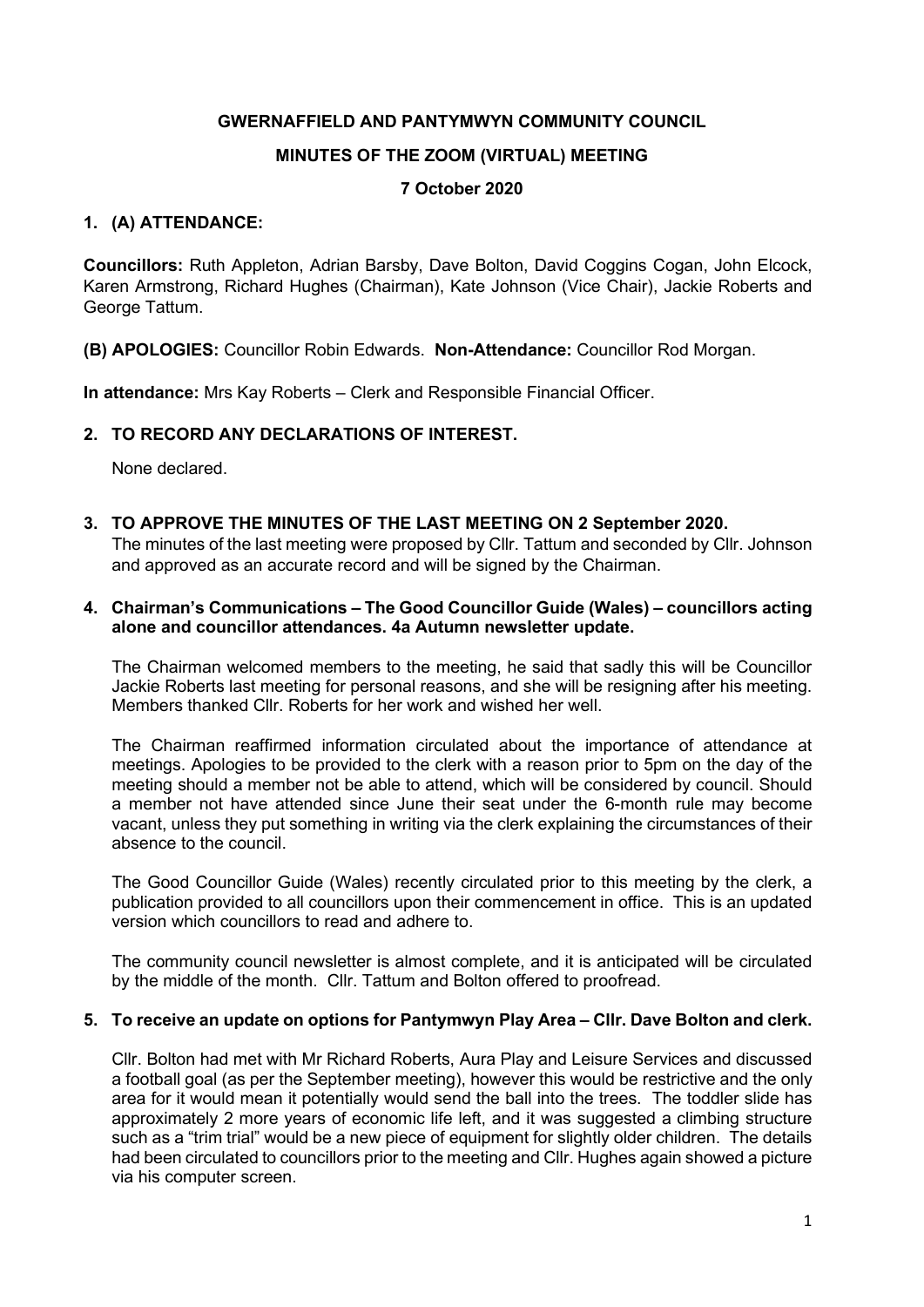Councillors voted unanimously this would be a good addition to the Pantymwyn Park. The trim trail was proposed by Cllr. Tattum and seconded by Cllr. Johnson. Unconfirmed if match funding would be available for this piece of equipment due to the short-term nature of the land lease. Further discussion under Item 9.

RESOLVED: The clerk to confirm the purchase of the Trim Trail with Mr Richard Roberts at Aura.

## 6. To discuss the community survey and community engagement – Cllr. Karen Armstrong and Cllr. David Coggins Cogan

Cllr. Armstrong discussed how as a council we might strengthen community engagement in particular prior to precept setting in January 2021. To ensure the council priorities are shaped by the residents of the two villages. Cllr. Armstrong agreed to lead on this, initially placing something in the next newsletter.

Councillors agreed this was in general a good idea. However, it was also important that there was an understanding of what the community council is there to do and sometimes there is a misunderstanding of our role and that of County. A discussion commenced about the use of Facebook for communications, included some conversations which can quicky escalate and become overheated i.e. The Playscheme as an example. This discussion was deferred to the November meeting to enable sufficient time to discuss further. At present main communications (other than announcements about Community Events via website and Facebook Community Page) take place on the community council website and notice boards both electronic and x3 in the villages x2 Gwernaffield x1 Pantymwyn. Comments made about the recent success of The Villages Scarecrow Competition and how facebook had been largely positive in this sense of engaging residents (although it was noted not all residents would engage this way).

Agreement that a broader discussion about the community councils use of social media including facebook would be discussed at the November meeting.

# 7. To discuss Streetscene Matters

The fallen tree on the unadopted footpath which goes down to Devils Gorge/Leete path was discussed. Even though some years ago the community council asked FCC that this footpath be adopted there was no response.

Cllr. Tattum agreed to follow this up with the clerk.

#### 7a. To consider costs associated with ground preparation to receive the annual Pantymwyn Christmas tree. (Gwernaffield Tree already in situ in the conservation garden).

Brief discussion about approaching streetscene to drop the Christmas Tree into the ground, something that can be used on an annual basis. Costings £24.39. Members agreed to this.

Dog bags need replacing at the end of Cefn Bychan Road.

Cllr. Richard Hughes reported it had recently transpired following a discussion with the area co-ordinator at Streetscene that instructions had been provided to the streetscene team from an individual Cllr. which had not been discussed or agreed at Council.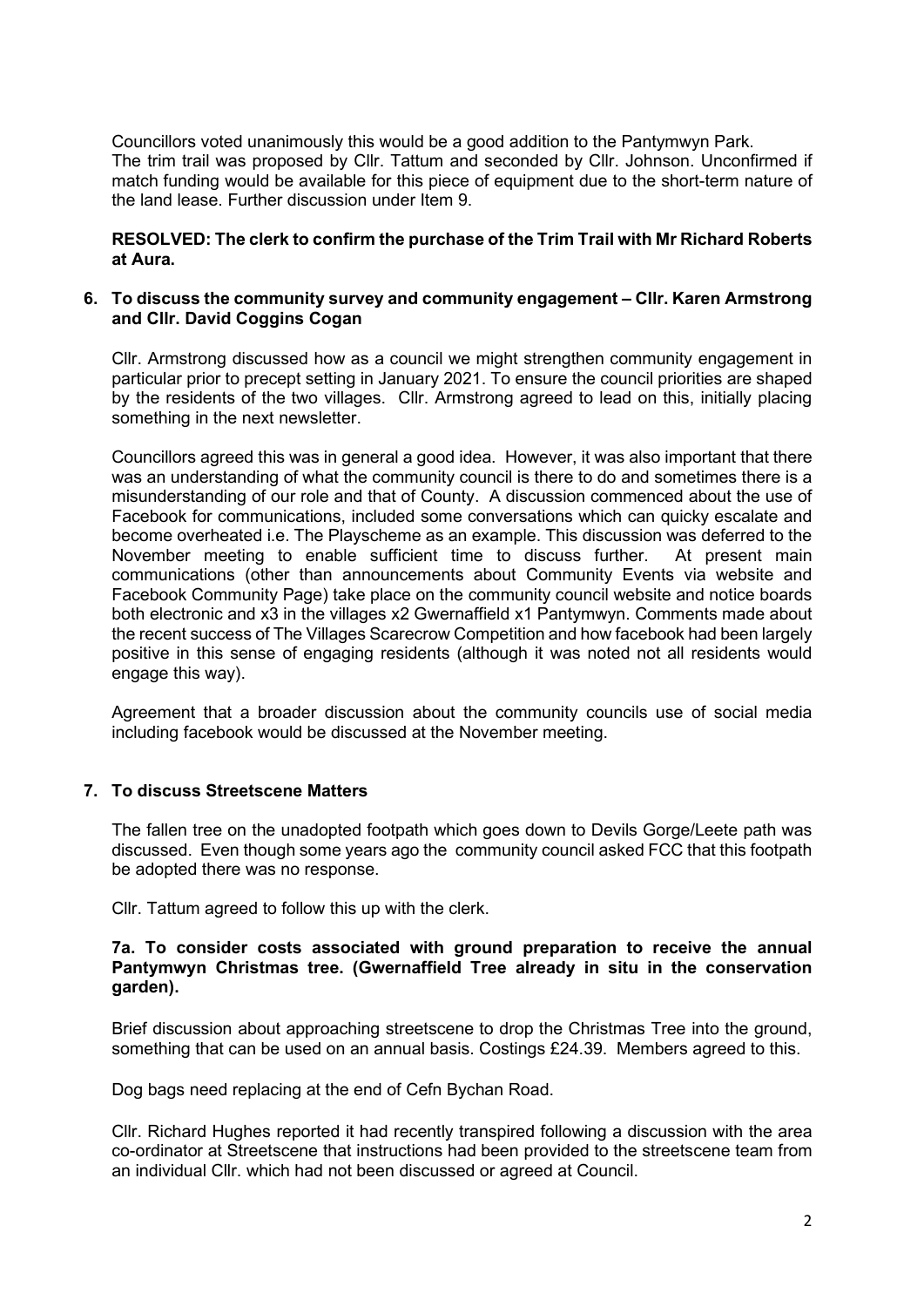Cllr. Richard Hughes reiterated that this was not how the council worked and matters raised with Streetscene should be agreed by Council and the clerk, Chair and Vice Chair copied into any emails to ensure a co-ordinated approach.

Cllr. Richard Hughes asked if any instructions provided to County be emailed to the clerk which Council may have not been made aware of.

| SO      | K.Roberts                 |                                              |       | 696.12 |
|---------|---------------------------|----------------------------------------------|-------|--------|
| DD      | <b>Scottish Power</b>     |                                              | 27.21 | 163.28 |
|         | Scarecrow & Sunflower     |                                              |       |        |
| 101023  | Comp.                     | <b>Community Events</b>                      |       | 110.00 |
| *101024 | K.Roberts                 | Salary Scale difference 20/21                |       | 48.04  |
|         |                           | <b>Planning Applications online Training</b> |       |        |
| 101025  | <b>Planning Aid Wales</b> | x3                                           |       | 90.00  |
| *101026 | K.Roberts                 | Backdated Pay 20/21 April - Sept             |       | 106.08 |
| 101027  | <b>HMRC</b>               | <b>PAYE</b>                                  |       | 12.80  |

# 8. To approve the October accounts for payment

Accounts proposed by Cllr. Tattum and Cllr. Bolton.

# 9. To consider and review the budget and half year expenditure (1 April 2020 – 30 September 2020)

The clerk had circulated the budget for councillors' consideration. There are areas in the budget which may be underspent and in this instance the piece of equipment for Pantymwyn Park - The trim trail suggestion from Aura was agreed, (it is uncertain whether match funding would be available). The Trim Trail would be in the region on £7,000 including installation.

Speeding measures would also be considered by a future council subgroup.

No other questions on the budget were received.

# 10. To discuss Community Council owned Street Lighting outstanding matters and review membership of the Lighting Committee.

The clerk had received email correspondence updating the council on street lighting matters. The repair on Pen Y Fron had been dealt with and a new LED had been installed by Norlands, Pantymwyn and safety checks were starting to be undertaken. The old lamp post column in Y Waun was agreed to be replaced. The clerk will liaise with Deeco lighting.

## 11. To discuss speed calming measures and consider any relevant costings. – Cllr. Adrian Barsby and clerk.

Cllr. Barsby suggested a Task and Finish Group to enable road safety and speeding to be looked at holistically. Councillors were asked to volunteer to join this group, Cllr. Bolton, and Cllr. Tattum would join Cllr. Barsby and the clerk would provide long arm support to this group. Cllr. Barsby would bring a term of reference to the November meeting. Various speed calming measures would be considered ANPR, Speed Signage and VAS.

The Road Safety Officer at Flintshire Council had not yet provided the accident report data.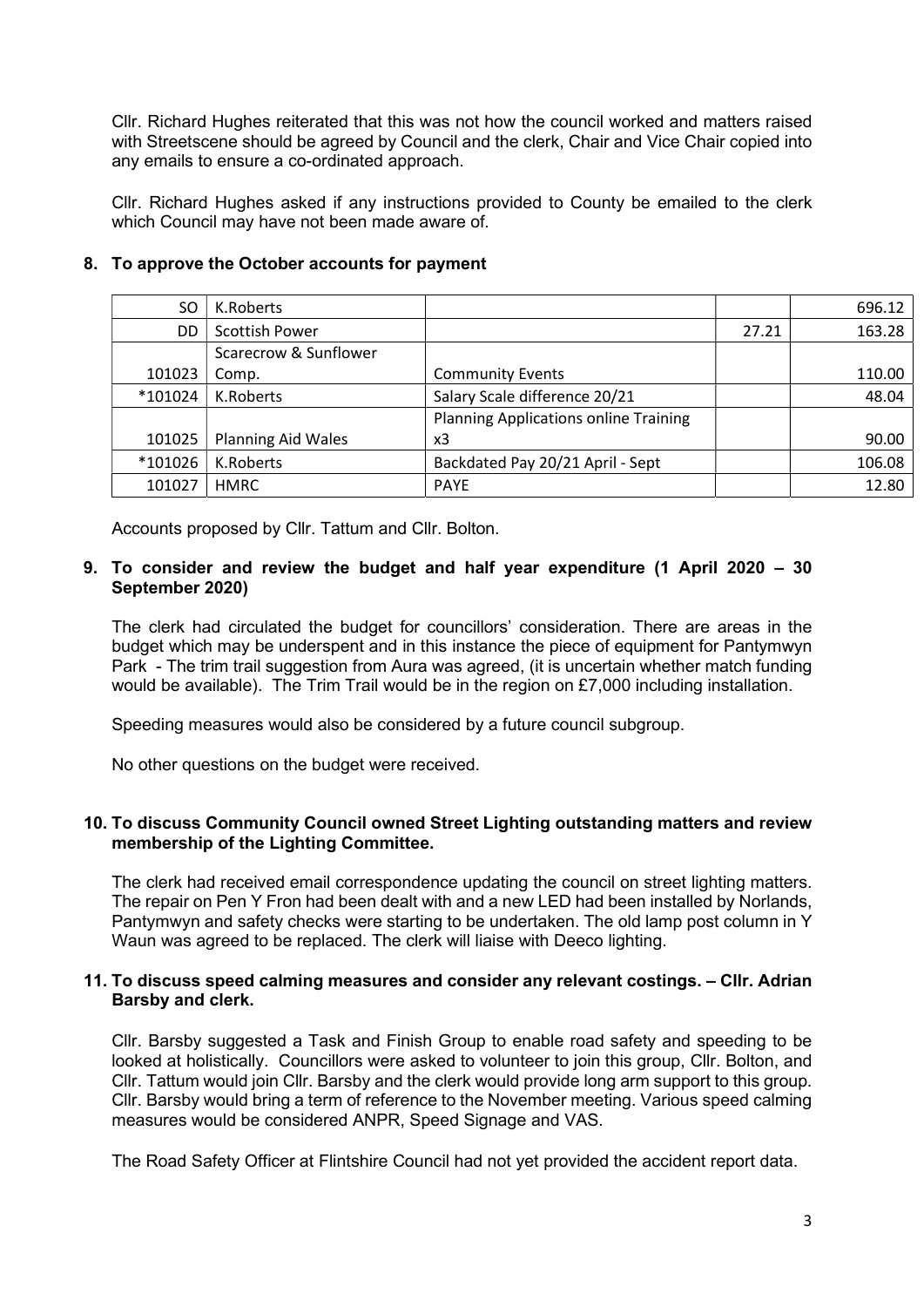### 12. To receive an update on community events – Cllr. Kate Johnson and Cllr. Karen Armstrong including to discuss and hear any suggestions for Christmas.

Cllr. Johnson and Cllr. Karen Armstrong provided an update on successful events including the T-shirt competition, sunflower competition and scarecrow competition which have all engaged the community and received much positive feedback from residents.

A detailed discussion took place about the Christmas lunch, councillors felt that reluctantly with the current climate it would be best to postpone this event until 2021. Cllr. Johnson will advise the golf club. This would be explained in the next newsletter.

Resolved: The decision not to proceed with a Christmas meal / event was unanimously agreed by all councillors present and was proposed by Cllr. Elcock and seconded by Cllr. Roberts.

(The clerk at this time asked councillors to move to mute if they had not been given permission to speak by the Chair as significant and constant background noise was permeating from a source and as a fellow councillor was speaking this was not acceptable and deemed rude and inconsiderate).

Cllr. Johnson suggested a Christmas Card / picture idea which could be created by the pupils of Ysgol Y Waun and circulated to all pensioners in the villages. This was agreed as a good idea to make enquiries about. Cllr. Johnson will furnish councillors with further information at the November meeting.

## 13. To receive the Clerk's Update and correspondence

13a. A thank you card was received from Gwernaffield Church for financial assistance toward ground maintenance.

13b. Code of Conduct Training – the clerk advised to date 4 councillors – Cllr. Armstrong, Cllr. Coggins Cogan, Cllr. Barsby and Cllr. Bolton a place had been booked on the online training.

#### 13c. To consider correspondence from Lynne Pritchard, Friends of Gwernaffield Playing Fields. In relation to Gwernaffield Play Area – including a request for financial assistance toward Play Equipment in 2020/2021.

An email correspondence from FOGPF lead Mrs Lynne Pritchard was read out by the clerk. A short fall to meet the play equipment was requested of £89.00. Afterwhich, the FOGPF account would be closed.

RESOLVED: Unanimous agreement that financial assistance would be provided of £89.00 to FOGPF for their final pieces of play equipment. The clerk would administer and inform Mrs Lynne Pritchard.

13d. To receive the Independent Remuneration Panel Draft Annual Report 2021/22. Any comments by 23 November 2020 (section 13 relates to Community and Town Councils). Independent Remuneration Panel for Wales Draft Annual Report - February 2021

Received, any comments to the clerk prior to the next council meeting.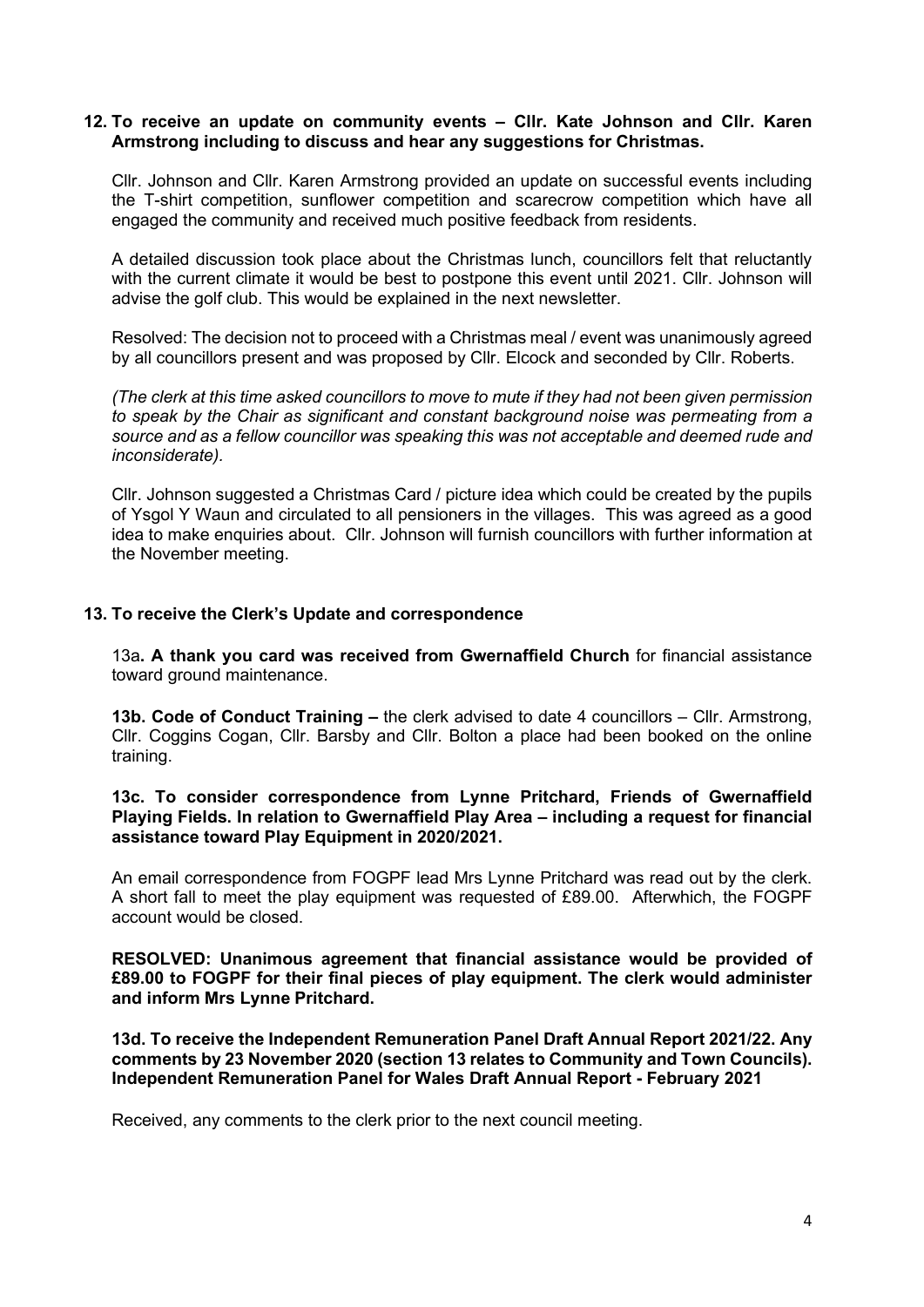## 14. To receive any (A) \*Planning Applications (B) Planning Decisions 14a To review and confirm membership of The Planning Sub Committee.

## 14a To review and confirm membership of The Planning Sub Committee

The Planning Committee members are currently Cllr. Dave Bolton and Cllr. George Tattum – coordinated by The Chair, Councillor Richard Hughes in liaison with the Clerk for submission of comments to the Flintshire County Council Planning Portal.

Other councillors were asked to join, however, no other councillors volunteered at this time.

The clerk to enquire when the next Planning Aid Wales influencing planning applications runs as Cllr. Johnson and Cllr. Appleton are interested in attending. Cllr. Bolton, Cllr. Coggins Cogan and the clerk had attended earlier in the month and found the course basic but a useful refresher.

#### 14b Planning Application 016742 Cornerways, Cefn Bychan Road, Pantymwyn, CH7 5EL – erection of garage / workshop with office space.

Following discussion an objection had been submitted by the clerk via the planning portal. Objecting primarily to the size and scale of the suggested garage workshop, which was felt inappropriate and more commercially size based.

Planning Application 061270 Erw Deg, Pantymwyn (REFUSED) – erection of domestic garage and store was refused by planning as it would "unjustifiably further extend the build development into this part of an Area of Outstanding Natural Beauty with an even greater detrimental impact on its character and visual appearance thereby contrary to policies GEN1, GEN3, D2 and L2 of the adopted Flintshire Unitary Development Plan.

14c Planning Application 061791 Mold Golf Club, Cilcain Road, Pantymwyn, Mold, Flintshire, CH7 5EH Small store extension and rear pergola and fencing to the patio.

#### 14d Planning Application 061754 Thornlea, Pen Y Fron Road Pantymwyn, Mold, Flintshire, CH7 5EF. The application is for the erection of a garage/shed. The garage is to be constructed from locally sourced timber and is to have a dual pitched roof. This is so the building will fit into the local surrounding area.

As 14c and 14d were not yet available to comment via the planning portal. Members of the Planning Sub Committee would monitor and submit any comments to the Chair and Clerk in due course.

#### 14e. To consider communications from Flintshire County Council Planning Enforcement.

Concerns voiced over lack of acknowledgment from Planning Enforcement in relation to Erw Deg, Pantymwyn. It was acknowledged the planner involved had been away from the office for a period.

County Councillor Adele Davies Cooke who was anticipated to provide an update was unfortunately not present at the meeting having had problems joining virtually.